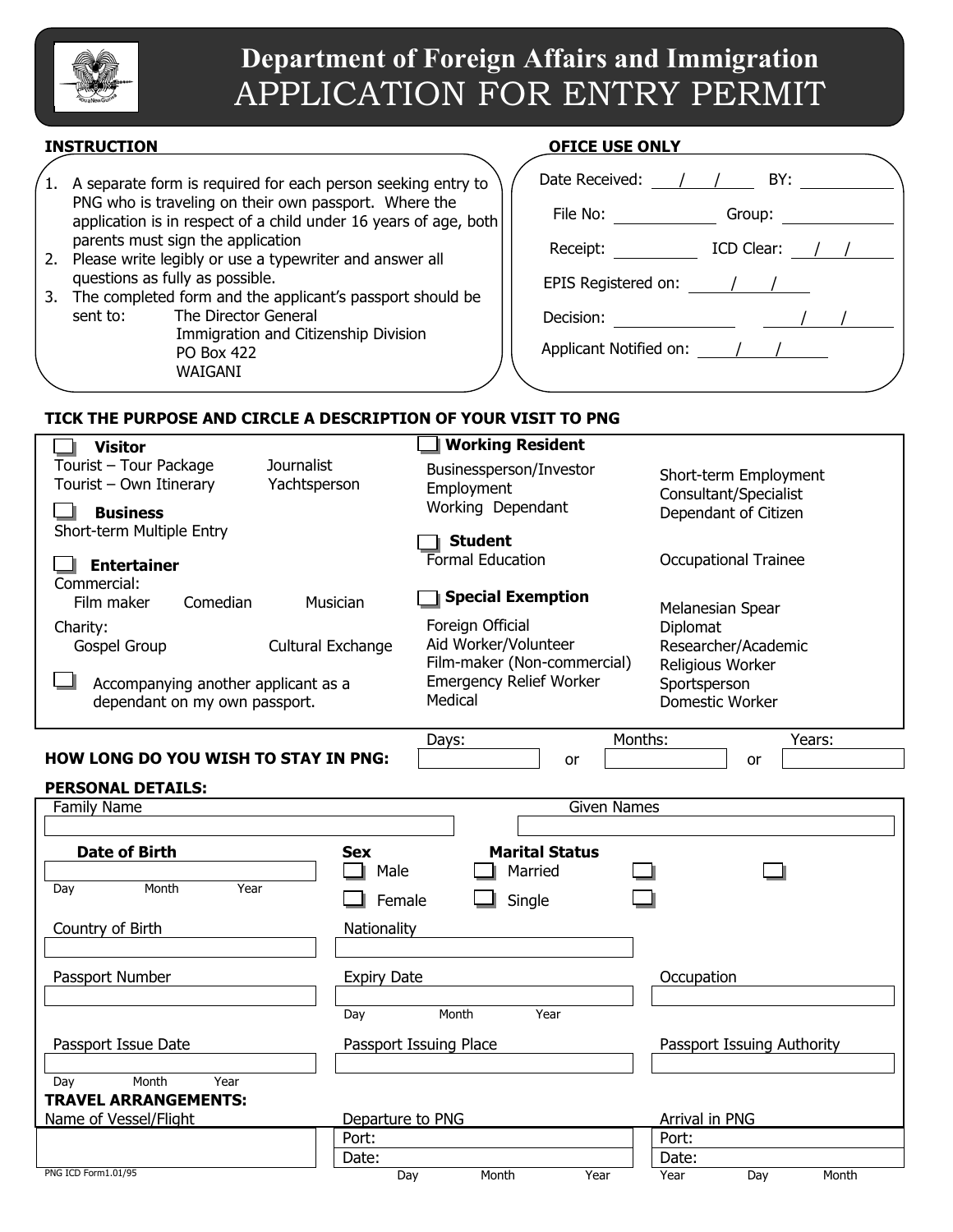# For entry for the purpose of employment: **For all other types of entry:**

| Please attach copies of the following documents:                                                                      | How will you be funding your |
|-----------------------------------------------------------------------------------------------------------------------|------------------------------|
| A letter of offer of employment from your PNG sponsor                                                                 | Stay in PNG?                 |
| The letter of approval of your work permit, including the work                                                        | Salary                       |
| permit number, position number and expiry date.                                                                       | Company Sponsor              |
| A certificate of good health from a registered doctor, a recent chest<br>X-ray and the result of the recent HIV test. | Own funds                    |
| A statement of your good character from your local police authorities.                                                | Family                       |
|                                                                                                                       |                              |
| If you have over change your name, are known by an alize, or own another naceport, please provide detailer            |                              |

If you have ever change your name, are known by an alias, or own another passport, please provide details: PREVIUOS NAMES/ALIAS DETAILS:

| Family<br>Name | --<br>$\cdots$<br>ames<br>inar.<br>⊶ullu | Birth<br>Date 1<br>Ωt | Sex | $\sim$<br>. aldluu |
|----------------|------------------------------------------|-----------------------|-----|--------------------|
|                |                                          |                       |     |                    |

| OTHER PASSPORTS: |                 |                      |
|------------------|-----------------|----------------------|
| Country of Issue | Passport Number | Passport Expiry Date |
|                  |                 |                      |
|                  |                 |                      |

# **ORGANISATIONAL SPONSOR:**

| <b>Organisational Name</b>                                                                                   | Agent                     |                     |
|--------------------------------------------------------------------------------------------------------------|---------------------------|---------------------|
|                                                                                                              |                           |                     |
|                                                                                                              |                           |                     |
| Contact Address Number and Street                                                                            |                           |                     |
|                                                                                                              |                           |                     |
| Suburb/Town                                                                                                  | State/Province            | Postcode            |
|                                                                                                              |                           |                     |
|                                                                                                              |                           |                     |
| Country                                                                                                      | <b>Business Telephone</b> | Facsimile           |
|                                                                                                              |                           |                     |
|                                                                                                              |                           |                     |
| Have you visit PNG before:<br>Yes                                                                            | No                        |                     |
| If yes please give details of your last visit.                                                               |                           |                     |
| Purpose of visit<br>Date                                                                                     | Duration of visit         | Address during stay |
|                                                                                                              |                           |                     |
| Month<br>Year<br>Day                                                                                         |                           |                     |
| Have you been convicted of a criminal offence:                                                               | No<br>Yes                 |                     |
|                                                                                                              |                           |                     |
| If yes, please give details of the date, nature of offence, place of conviction and the penalty imposed.     |                           |                     |
|                                                                                                              |                           |                     |
| Have you been deported from, or refused entry to Papua New Guinea, or any other country: $\Box$ Yes $\Box$   |                           | No                  |
|                                                                                                              |                           |                     |
| If yes, please give details.                                                                                 |                           |                     |
|                                                                                                              |                           |                     |
| Have you been a patient in a mental home/institution, or do you suffer from a disease which may constitute a |                           |                     |
| health risk in Papua New Guinea:<br>Yes                                                                      | No                        |                     |
| If Yes, please give details.                                                                                 |                           |                     |
|                                                                                                              |                           |                     |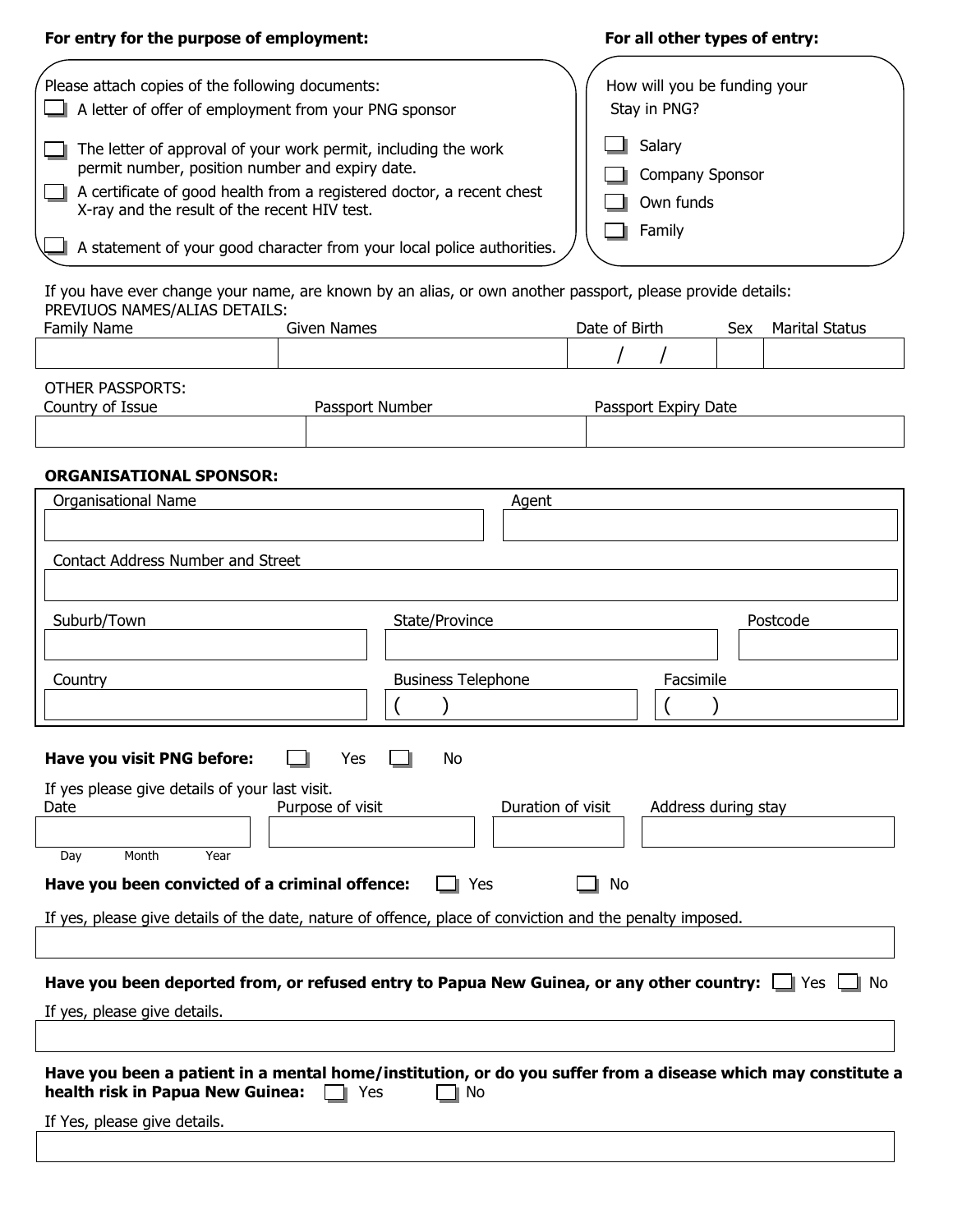| <b>ADDRESS</b>                                                                                                  |                               |                               |
|-----------------------------------------------------------------------------------------------------------------|-------------------------------|-------------------------------|
| <b>RESIDENTIAL:</b>                                                                                             |                               |                               |
| Number and Street                                                                                               |                               |                               |
|                                                                                                                 |                               |                               |
|                                                                                                                 |                               |                               |
| Suburb/Town                                                                                                     | State/Province                | Postcode                      |
|                                                                                                                 |                               |                               |
| Country                                                                                                         | Home Telephone                | <b>Business Telephone</b>     |
|                                                                                                                 |                               |                               |
|                                                                                                                 |                               |                               |
| <b>PNG:</b>                                                                                                     |                               |                               |
| Number and Street                                                                                               |                               |                               |
|                                                                                                                 |                               |                               |
|                                                                                                                 |                               |                               |
| Town/Village                                                                                                    | Province                      |                               |
|                                                                                                                 |                               |                               |
| Postal Address                                                                                                  | Home Telephone                | <b>Business Telephone</b>     |
|                                                                                                                 |                               |                               |
|                                                                                                                 |                               |                               |
|                                                                                                                 |                               |                               |
| <b>EMERGENCY CONTACT:</b><br>Family Name<br><b>Given Names</b>                                                  |                               | Relationship to Applicant     |
|                                                                                                                 |                               |                               |
|                                                                                                                 |                               |                               |
| Contact Address Number and Street                                                                               |                               |                               |
|                                                                                                                 |                               |                               |
| Suburb/Town                                                                                                     | State/Province                | Postcode                      |
|                                                                                                                 |                               |                               |
|                                                                                                                 |                               |                               |
| Country                                                                                                         | Home Telephone                | <b>Business Telephone</b>     |
|                                                                                                                 | $\mathcal{L}$<br>$\mathbf{A}$ | $\mathcal{L}$<br>$\mathbf{v}$ |
|                                                                                                                 |                               |                               |
|                                                                                                                 |                               |                               |
| DECLARATION:                                                                                                    |                               |                               |
|                                                                                                                 |                               |                               |
| true and correct, and that I have disclose all information that may be relevant to determining whether I should |                               |                               |
| be granted an entry permit to travel to and stay in Papua New Guinea.                                           |                               |                               |

| Signature of Applicant/Parents/Guardian: |  |  |
|------------------------------------------|--|--|
|                                          |  |  |